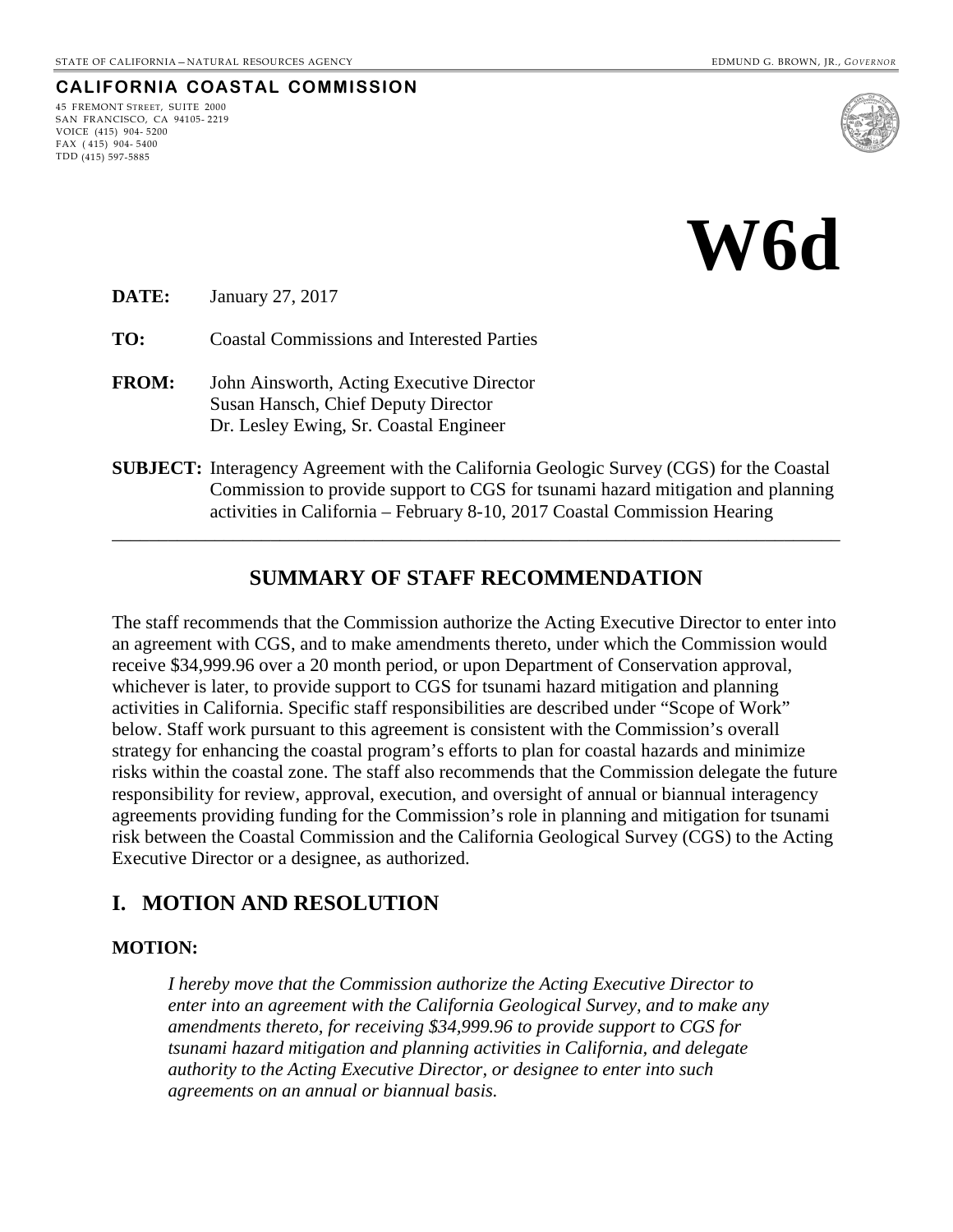Interagency Agreement with the California Geologic Survey January 27, 2017 Page 2

Staff recommends a **YES** vote on the foregoing motion. Passage of this motion will result in authorization of the Acting Executive Director or designee to enter into the appropriate agreements for accepting and then disbursing the available funds and enter into such agreements on an annual or biannual basis.

#### **RESOLUTION:**

*The Commission hereby approves the Interagency Agreement with California Geological Survey pursuant to the Scope of Work set forth below on the grounds that the work is in accordance with the Commission's overall strategy for enhancing the coastal program's efforts to plan for coastal hazards and minimize risks within the coastal zone.* 

## **II. SCOPE OF WORK**

#### **Objective:**

The CCC staff will work with CGS and its partners to provide to support for tsunami hazard mitigation and planning activities in California. CGS and its other partners will take the lead on most of the report and guidance writing, as well as meeting facilitation, with the CCC staff providing their expertise in report review and/or written additions as noted in the following tasks. These tasks will be beneficial to CGS as well as the CCC staff in their tsunami hazard review and planning work:

- 1) Devote CCC staff time to prepare for, attend, and follow up on no more than 4 half-day meetings facilitated by CGS to collaborate on development of tsunami planning strategies and guidance using newly available tsunami hazard products;
- 2) Review, provide staff-level comments on, and, as appropriate, add material to the CGS Implementation Plan for creating Tsunami Hazard Zones through the Seismic Hazard Mapping;
- 3) Write a chapter in CGS Tsunami Planning Guidance Document (related to the SHMA) providing sample language from existing LCPs that have addressed tsunamis, and develop tsunami-related lessons learned that can be used for new LCPs and LCP amendments, drawing from the Commission's Sea Level Rise Guidance, from Coastal Development Permits (CDPs),and existing Local Coastal Programs LCPs. Chapter will go through internal review by appropriate CCC staff;
- 4) Devote CCC staff to prepare for, attend, and follow up on no more than 4 workshops (2 to 4 hours each) to discuss ways to incorporate tsunamis into LCPs. Workshops will be prepared for local government planners and emergency managers, facilitated by CGS, and will draw upon materials from the LCP chapter of the CGS Tsunami Planning Guidance Document. CGS may add to the workshop materials and presentation, as